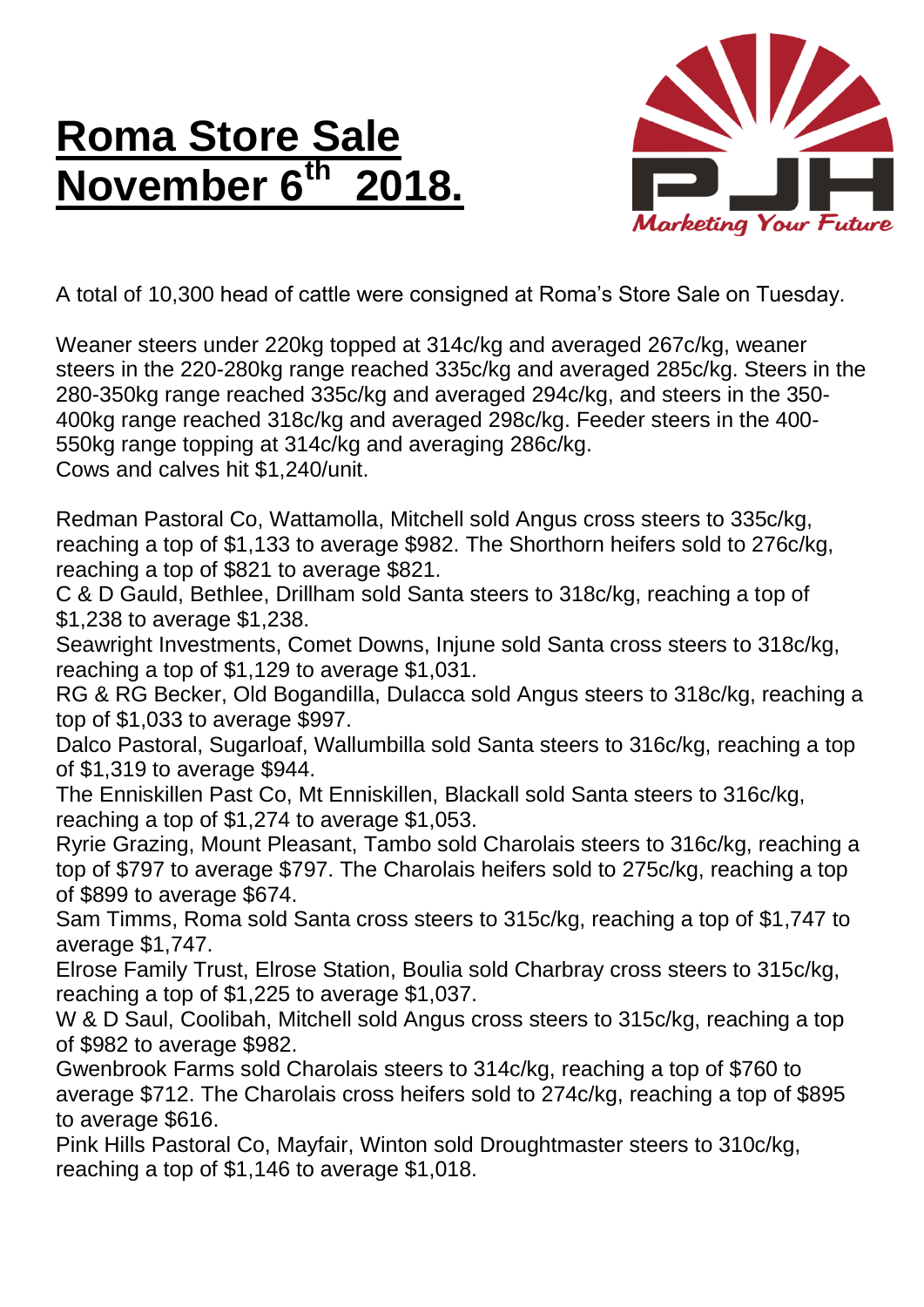Quilberry Pastoral Co, Quilberry, Charleville sold Santa cross steers to 310c/kg, reaching a top of \$1,078 to average \$804. The Santa cross heifers sold to 280c/kg, reaching a top of \$880 to average \$749.

Ben Avery, Allandale, Blackall sold Charolais steers to 310c/kg, reaching a top of \$1,048 to average \$798. The Charolais heifers sold to 285c/kg, reaching a top of \$871 to average \$653.

Rotherfield Grazing Co, Rotherfield, Longreach sold Santa cross steers to 310c/kg, reaching a top of \$926 to average \$788. The Santa heifers sold to 266c/kg, reaching a top of \$788 to average \$626.

Belfast Investments, Belfast, Winton sold Brahman cross steers to 296c/kg, reaching a top of \$1,244 to average \$1,084.

Julie Morrow, Belmore Station, Longreach sold Brahman cross steers to 296c/kg, reaching a top of \$1,047 to average \$882.

Heifers under 220kg topped at 330c/kg and averaged 238c/kg, while heifers in the 220 – 280kg range topped at 286c/kg and averaged 252c/kg. Heifers in the 280- 350kg range topped at 302c/kg, averaging 261c/kg. Heifers in the 350-450kg range topped at 304c/kg, averaging 263c/kg.

The Enniskillen Past Co, Boongoondoo, Jericho sold Santa heifers to 330c/kg, reaching a top of \$513 to average \$443.

Usher Past Co, Norwood, Wandoan sold Angus cross heifers to 286c/kg, reaching a top of \$801 to average \$691.

TJ & JA Sorensen, Westerdale, Roma sold Charolais heifers to 282c/kg, reaching a top of \$724 to average \$724.

Burunga P/L, Burunga, Wandoan sold Santa cross heifers to 270c/kg, reaching a top of \$754 to average \$641.

Cows in the 300-400kg range reached 250c/kg and averaged 187c/kg, while cows in the 400kg-500kg range reached 251c/kg and averaged 212c/kg. Cows over 500kg topped at 251c/kg, averaging 237c/kg.

## *PJH sell 2 nd position next week.*

*Please be aware that all cattle being sold must be accompanied by a National Cattle Health Declaration as well as NVD*